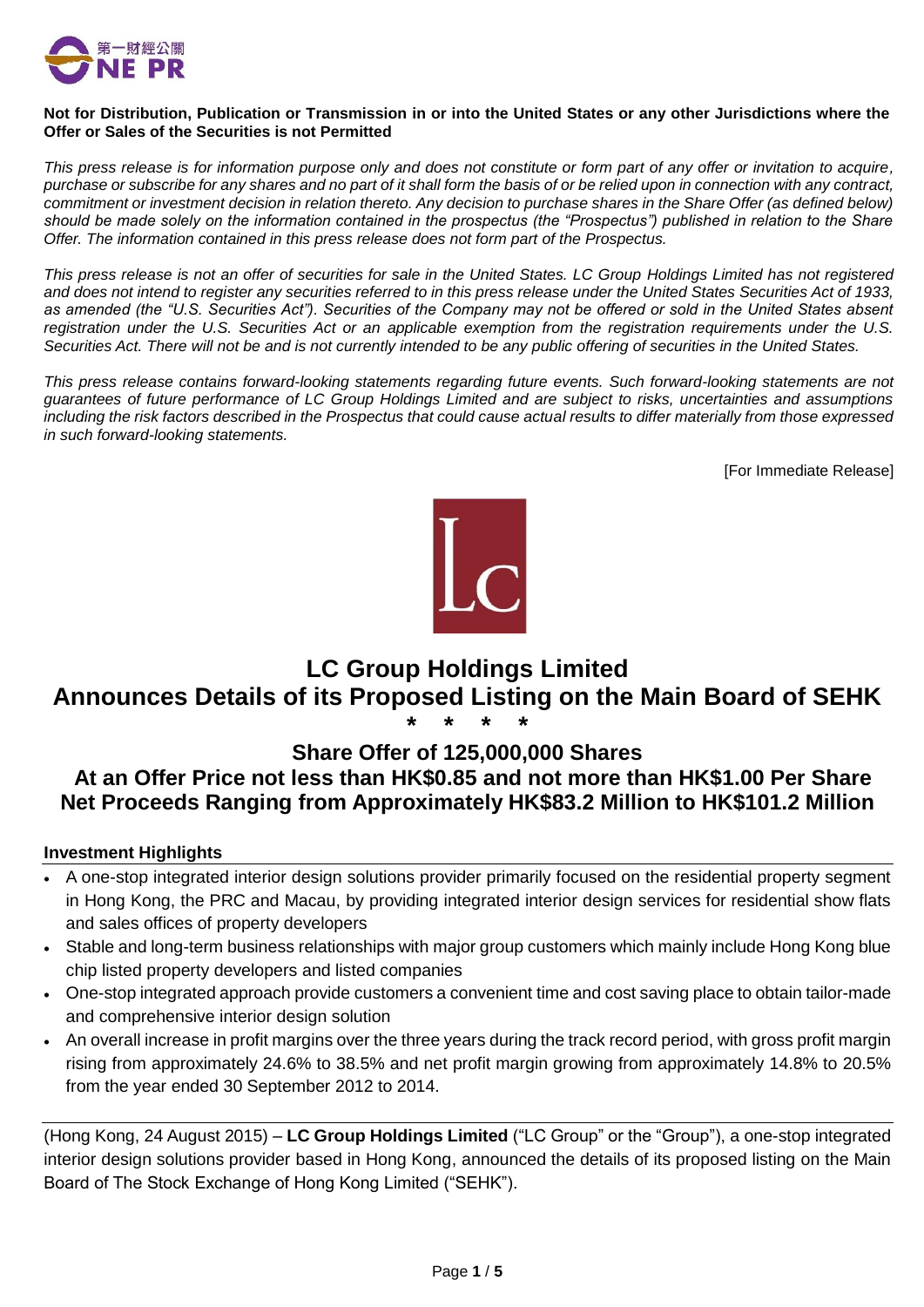LC Group intends to issue a total of 125,000,000 offer shares (the "Offer Shares"), of which 90%, or 112,500,000 new shares of LC Group (the "Shares"), are for placing (the "Placing"), subject to reallocation. The remaining 10% of the Offer Shares, or 12,500,000 new Shares, are for the subscription by the public in Hong Kong (the "Public Offer"). After deducting underwriting fees and estimated expenses in connection with the Placing and the Public Offer and assuming an offer price (the "Offer Price") of HK\$0.925 per share (being the mid-point of the indicative Offer Price range of HK\$0.85 to HK\$1.00 per new Share), net proceeds from the Share Offer are estimated to be approximately HK\$92.2 million.

The Public Offer will begin on 21 August 2015 (Friday) and end at noon on 26 August 2015 (Wednesday). The final Offer Price and allotment results is expected to be announced on or around 7 September 2015 (Monday). Trading of LC Group's shares is expected to commence on the Main Board of the Stock Exchange on 8 September 2015 (Tuesday) under the stock code 1683. The Shares will be traded in board lots of 4,000 Shares each.

Ample Capital Limited is the sponsor. Pacific Foundation Securities Limited is the sole bookrunner. Pacific Foundation Securities Limited and Ample Orient Capital Limited are the joint lead managers.

### **Business Review**

LC Group is a one-stop integrated interior design solutions provider based in Hong Kong. The Group's two major types of projects are broadly classified as (1) design and/or decoration ("DD") and (2) design, fit out and decoration ("DFD"). The Group is also responsible for the overall project implementation by providing or coordinating with material suppliers and subcontractors to provide the necessary materials, labour, expertise and technical knowhow required and place the customers in their desired market position and meet customers' expectation on time and within budget.

During the track record period, the Group primarily focused on the residential property segment in Hong Kong, the PRC and to a lesser extent in Macau. Over 90% of the revenue were derived from the group customers who are either Hong Kong blue chip listed property developers or Hong Kong listed companies. The average contract size of the Group's DD projects and DFD projects during the track record period were HK\$1.9 million and HK\$18.4 million, respectively. As at the latest practicable date, the Group had 32 on-going projects with a total outstanding contract sum up to 30 June 2015 of approximately HK\$109.5 million.

During the track record period, the majority of the Group's revenue was derived from corporate clients who are mostly well-established property developers. The types of properties for which LC Group provided the one-stop integrated interior design solutions to corporate clients include residential properties, hotels and others. While primarily focusing on providing our integrated interior design services for residential show flats and sales offices of property developers, the scope of contract of our residential show flat and sales office related projects awarded by our customers often included also other residential facilities such as entrance lobby, lift lobby and clubhouse. Besides corporate clients, the Group also provided interior design solutions for high-end residential flats engaged directly by individual customers or through a corporate entity by the individual customers for private use. These private customers are mostly wealthy individuals who principally engaged for DFD services coupled with the overall project management.

### **Competitive Strengths**

## *Stable and long-term customer relationships with major group customers*

LC Group has established stable and long-term business relationships with major group customers that mainly include Hong Kong blue chip listed property developers and Hong Kong listed companies. During the track record period, the majority of projects awarded have been given or referred by recurring customers. Over 80% of the Group's revenue during the track record period was contributed by the group customers that have had a relationship with LC Group for over seven years.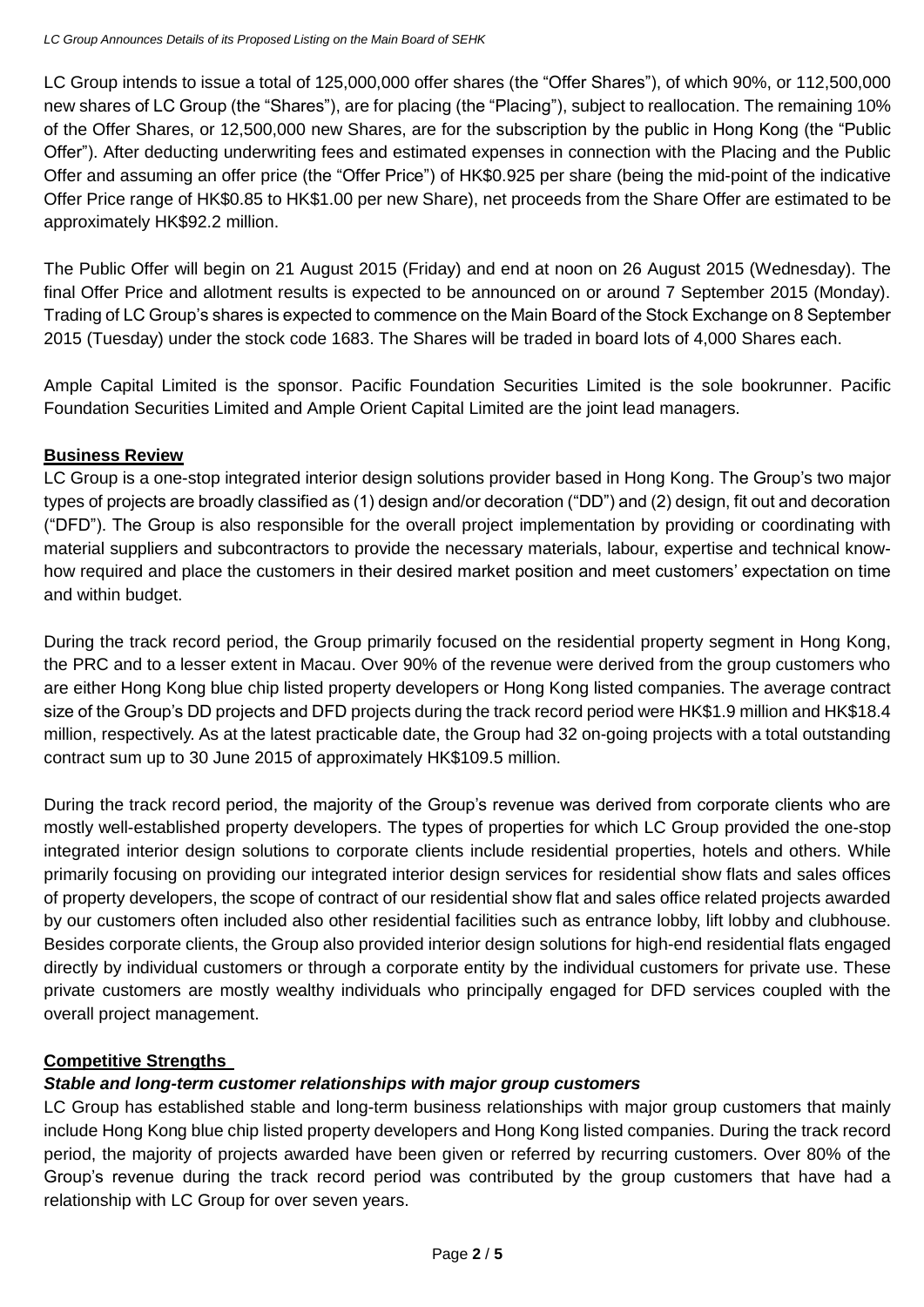#### *Strong and stable relationships with quality suppliers*

The Group has established good and long-term relationships with quality suppliers which possess extensive experience in respective fields. The Group has been cooperated with many of these approved material suppliers and subcontractors for over five years. Through close communication and collaboration with major suppliers to regularly obtain the latest market information in anticipation of customer's future needs, the Group is able to strengthen relationship with key customers and maintain its competitiveness.

#### *Offer one-stop integrated interior design solutions*

The one-stop integrated approach which includes DFD coupled with project management gives customers a onestop service and provides a convenient time and cost saving place to obtain a tailor-made and comprehensive solution to the projects. With this one-stop integrated service approach, the Group is able to manage and coordinate different aspects of a project such as planning, market positioning, sourcing, designing, executing and coordinating with different suppliers, and endeavours to deliver a result that exceeds customers' expectations.

#### *Effective and efficient projects management within customers' time constraints*

The Group understands that timing is of the essence for projects and therefore it is vital that completion and time of delivery meet the customers' timetable. Any delays may have a detrimental impact on customers. During the track record period, none of the completed projects were completed subject to payment by the Group of any penalty charges to the clients for late completion and delivery. The Group's ability to effectively and efficiently manage projects within customers' time constraints has been a major factor that has set the Group apart from its competitors.

#### *Strong and experienced management team with proven track record*

The Group's management team combines extensive experience in DFD as well as corporate management. In particular, the Group's directors, Mr. Leong and Ms. Chew, have over 22 years of experience in architectural design, interior design and fit out in Australia and Hong Kong. Their in-depth industry knowledge and extensive project management experiences have ensured smooth progression and completion of the projects.

Going forward, the Group will continue to leverage on its experience and capacity to further explore market potentials in Hong Kong. The Group will further enhance customer relationships by proactively approaching the recurring customers, business referrals and networking. Also, the Group intends to build its brand name recognition through various marketing platforms, including the participation in industry exhibitions and advertising.

Besides, the Group plans to establish new regional offices in Shanghai and Beijing for further expansion in the PRC, and to devote additional service enhancement and design resources to offer a wider range of designs tailored for the taste and preferences of the PRC market. LC Group will continue to recruit talents and enhance internal training to support future growth.

**Mr. Leong Hing Loong Rudoff, Chairman and Executive Director of LC Group**, concluded, "I am pleased to see that the Group has achieved an important milestone in its business development. Ever since our founding, our passion and exquisite attention to details from design to fit out to decoration has enabled us to garner the trust and appreciation from our customers and become one of the reputable players in the integrated interior design services market in Hong Kong. We believe our listing in Hong Kong further advances the Group's future development. With rich operating experience and distinctive competitive edge, we are ready to strengthen our market position in the integrated interior design services industry and grow further, aiming to create fruitful returns to shareholders in the long run."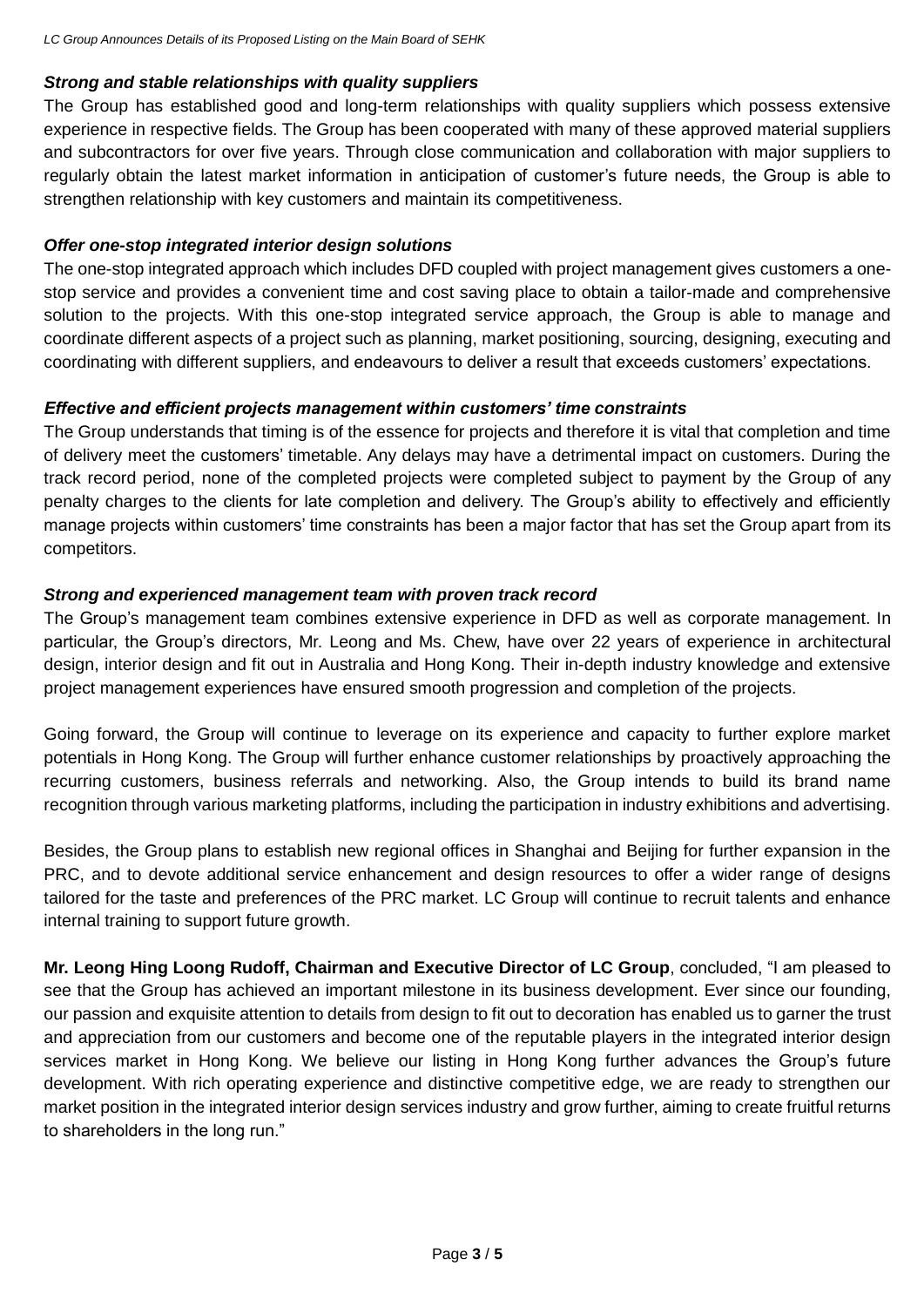#### **Offering Details**

| <b>Offering Size</b>      | 125,000,000 new Shares                          |                                                               |  |  |  |  |  |  |  |
|---------------------------|-------------------------------------------------|---------------------------------------------------------------|--|--|--|--|--|--|--|
| <b>Offering Structure</b> | Public Offer:                                   | Accounts for about 10% of the total number of Share Offer, or |  |  |  |  |  |  |  |
|                           | 12,500,000 new Shares (subject to reallocation) |                                                               |  |  |  |  |  |  |  |
|                           | Placing:                                        | Accounts for about 90% of the total number of Share Offer, or |  |  |  |  |  |  |  |
|                           |                                                 | 112,500,000 new Shares (subject to reallocation)              |  |  |  |  |  |  |  |
| <b>Offer Price</b>        | HK\$0.85 to HK\$1.00 per Share                  |                                                               |  |  |  |  |  |  |  |
| Capitalisation            | HK\$425 million to HK\$500 million              |                                                               |  |  |  |  |  |  |  |
| <b>Stock Code</b>         | 1683                                            |                                                               |  |  |  |  |  |  |  |

### **Use of Proceeds**

Assuming the offer price is fixed at HK\$0.925 per Share (being the mid-point of the indicative range of the Offer Price of HK\$0.85 to HK\$1.00 per Share), net proceeds are estimated to be approximately HK\$92.2 million and will be used as follows:

|                                                                          | Approximately |
|--------------------------------------------------------------------------|---------------|
| Potential acquisitions of DFD companies and/or businesses                | 45%           |
| Establishment of new regional offices in the PRC                         | <b>20%</b>    |
| Brand promotion by strengthening marketing efforts                       | 15%           |
| Recruitment of high caliber talents and enhancement of internal training | 10%           |
| Working capital and other general corporate purposes                     | 10%           |

#### **Historical Performance**

|                            | For the year ended 30 September | For the five months |         |        |
|----------------------------|---------------------------------|---------------------|---------|--------|
|                            |                                 | ended 28 Feb        |         |        |
| (HK\$'000)                 | 2012                            | 2013                | 2014    | 2015   |
| Revenue                    | 270,293                         | 183,429             | 113,786 | 56,240 |
| <b>Gross Profit</b>        | 66,589                          | 42,711              | 43,850  | 20,915 |
| <b>Gross Profit Margin</b> | 24.6%                           | 23.3%               | 38.5%   | 37.2%  |
| <b>Net Profit</b>          | 40,096                          | 23,335              | 23,351  | 7,235  |
| Net Profit Margin          | 14.8%                           | 12.7%               | 20.5%   | 12.9%  |

#### **Revenue by Project Types**

|                    | For the year ended 30 September | For the five months<br>ended 28 Feb |         |        |
|--------------------|---------------------------------|-------------------------------------|---------|--------|
| (HK\$'000)         | 2012                            | 2013                                | 2014    | 2015   |
| <b>DD</b>          |                                 |                                     |         |        |
| Corporate          | 8,821                           | 5,609                               | 12,323  | 7,723  |
| Sub-total          | 8,821                           | 5,609                               | 12,323  | 7,723  |
| % of total Revenue | 3.3%                            | 3.1%                                | 10.8%   | 13.7%  |
| <b>DFD</b>         |                                 |                                     |         |        |
| Private            | 3,533                           | 22,841                              | 13,323  | 9,705  |
| Corporate          | 257,939                         | 154,979                             | 88,140  | 38,812 |
| Sub-total          | 261,472                         | 177,820                             | 101,463 | 48,517 |
| % of total Revenue | 96.7%                           | 96.9%                               | 89.2%   | 86.3%  |
| <u>Total</u>       | 270,293                         | 183,429                             | 113,786 | 56,240 |